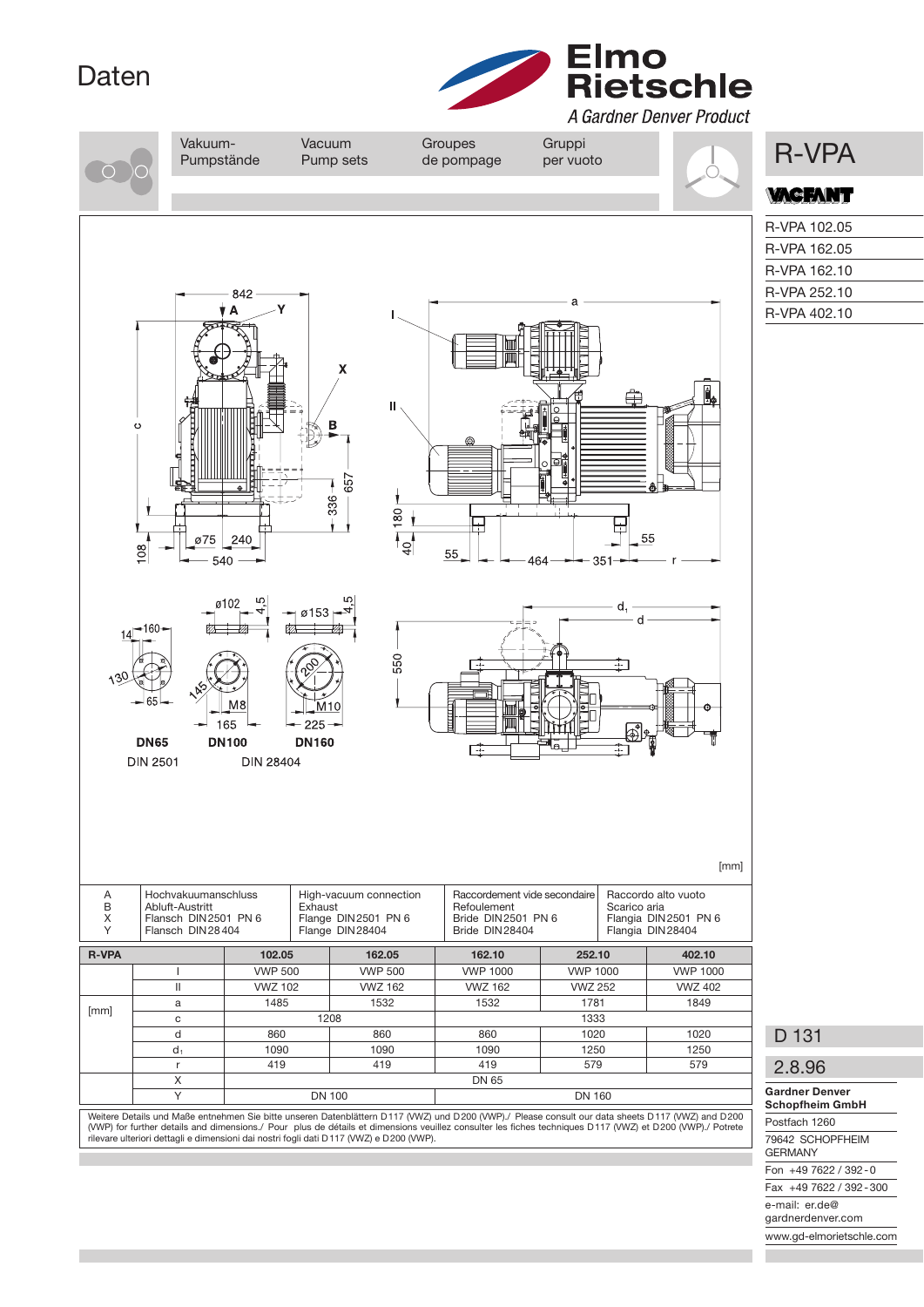

3.08 / indd4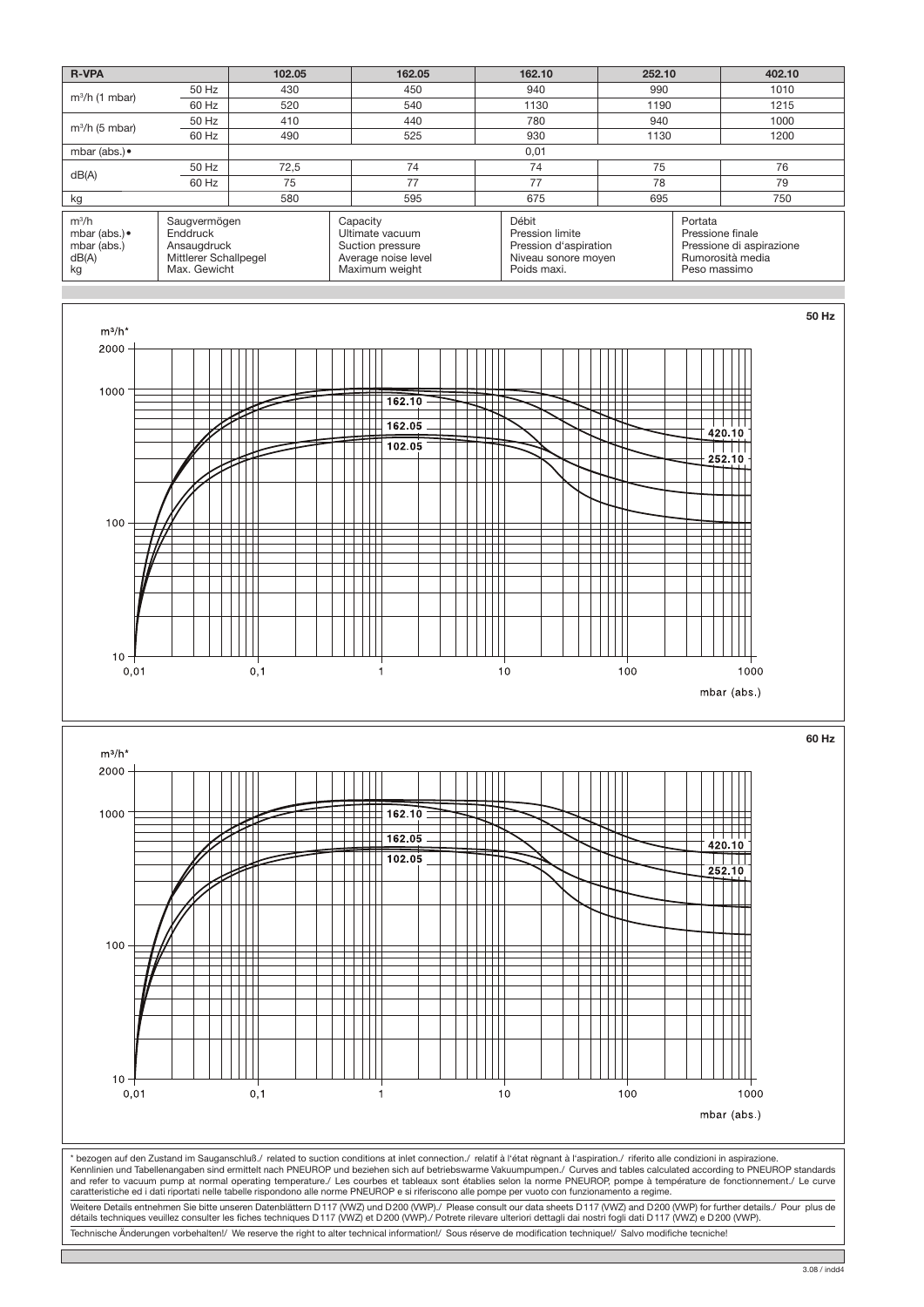## Daten



A Gardner Denver Product

e-mail: er.de@ gardnerdenver.com www.gd-elmorietschle.com